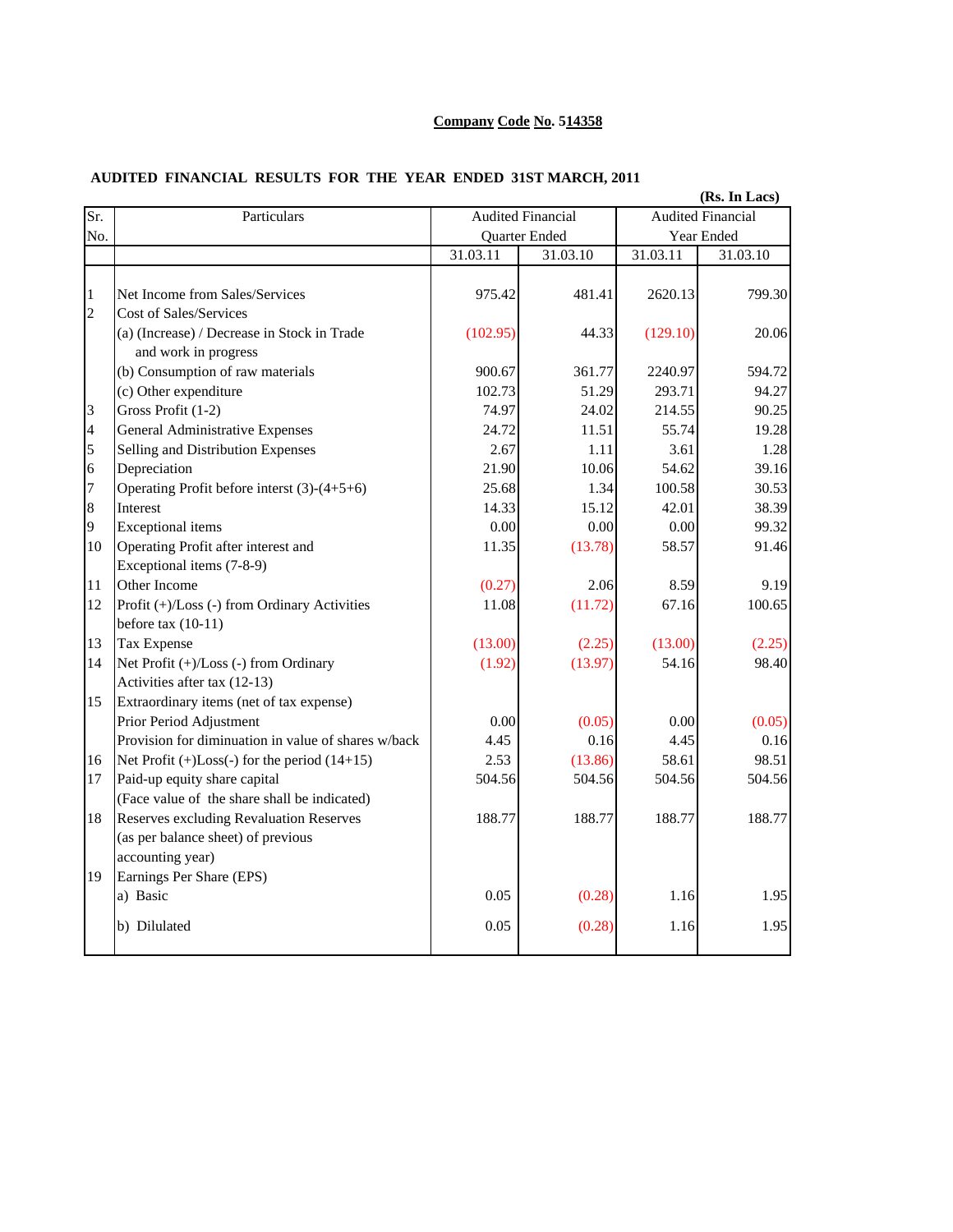| 20 | Public shareholding                       |            |            |            |            |
|----|-------------------------------------------|------------|------------|------------|------------|
|    | Number of shares (in Lacs)<br>$- -$       | 22.72      | 25.24      | 22.72      | 25.24      |
|    | Percentage of shareholding                | 45.64%     | 50.03%     | 45.64%     | 50.03%     |
| 21 | Promoters and promoter group shareholding |            |            |            |            |
|    | a) Pledged/Encumbered                     |            |            |            |            |
|    | - Number of shares                        | <b>NIL</b> | <b>NIL</b> | <b>NIL</b> | NIL        |
|    | - Percentage of shares (as a % of the     |            |            |            |            |
|    | total shareholding of promoter and        |            |            |            |            |
|    | promoter group)                           |            |            |            |            |
|    | - Percentage of shares (as a % of the     | <b>NIL</b> | <b>NIL</b> | <b>NIL</b> | <b>NIL</b> |
|    | total share capital of the company)       |            |            |            |            |
|    | b) Non-encumbered                         |            |            |            |            |
|    | Number of shares (In lacs)                | 27.73      | 25.21      | 27.73      | 25.21      |
|    | - Percentage of shares (as a % of the     |            |            |            |            |
|    | total shareholding of promoter and        | 100%       | 100%       | 100%       | 100%       |
|    | promoter group)                           |            |            |            |            |
|    | - Percentage of shares (as a % of the     | 54.96%     | 49.97%     | 54.96%     | 49.97%     |
|    | total share capital of the company)       |            |            |            |            |
|    |                                           |            |            |            |            |